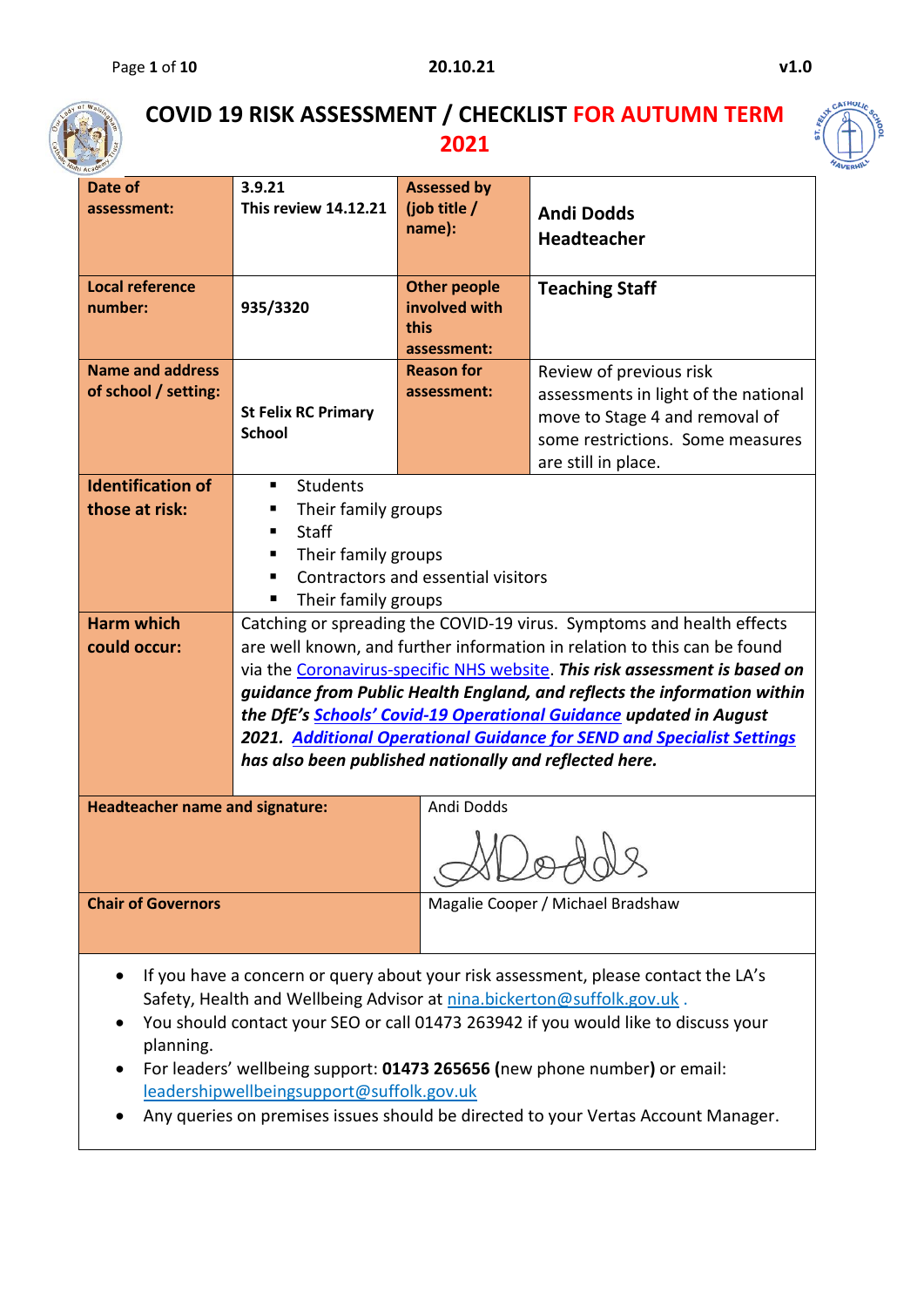$\overline{a}$ 

| What are the<br>hazards or<br>where are the<br>dangers?                                   | <b>Control Measure/Standards checklist</b><br>These are things which are needed to<br>control the spread of the virus as far as<br>reasonably practicable.<br>This is Public Health and DfE advice.                                                                                                                       | <b>Yes</b><br>they<br>are in<br>place                                                                                                                                                        | No they<br>are not<br>in place<br>/NA | Our school needs to add these<br>following control measures to<br>reduce the risk as far as possible,<br><b>OR</b><br>this is why we cannot meet this<br>standard: | <b>Action by</b><br>when and<br>by who?                  | <b>Additional</b><br><b>Action</b><br><b>Completed</b><br>(initials and<br>date) |
|-------------------------------------------------------------------------------------------|---------------------------------------------------------------------------------------------------------------------------------------------------------------------------------------------------------------------------------------------------------------------------------------------------------------------------|----------------------------------------------------------------------------------------------------------------------------------------------------------------------------------------------|---------------------------------------|--------------------------------------------------------------------------------------------------------------------------------------------------------------------|----------------------------------------------------------|----------------------------------------------------------------------------------|
| 1.0<br><b>Catching and</b><br>spreading the<br>$virus - including$<br>hygiene<br>measures | 1.<br>any pupil, to remain at home if they<br>have symptoms of, or have tested<br>or a known positive case.<br>2. We have communicated the revised<br>information on self-isolation to staff<br>and families. This can be seen at the<br>end of this risk assessment.<br>3. We will continue the practice of              | We require any member of staff, and<br><b>Yes</b><br>positive for Coronavirus. Any visiting<br>professional, contractor or parent will<br>not be granted access if symptomatic<br><b>Yes</b> |                                       |                                                                                                                                                                    | <b>This RA</b><br>sent to staff<br>and parents<br>3/9/21 | <b>Revised</b><br>guidance on<br>testing and<br>self-isolation                   |
|                                                                                           | reporting positive cases from our<br>school / setting to the appropriate<br>body <sup>1</sup><br>4. We contain any outbreak by following<br>Public Health Suffolk's advice, and<br>have written procedures for this<br>Parents and staff will be asked to<br>5.<br>notify us immediately of any tested<br>positive cases. | <b>Yes</b><br>Yes<br>which all staff have been notified of.<br><b>Yes</b>                                                                                                                    |                                       | Over Christmas period this is via<br>admin@st-felixrc.suffolk.sch.uk                                                                                               |                                                          | sent 14.12.21                                                                    |

<sup>&</sup>lt;sup>1</sup> As national guidance changes, please seek advice from the Education Covid-19 team: [EdC19@suffolk.gov.uk](mailto:EdC19@suffolk.gov.uk)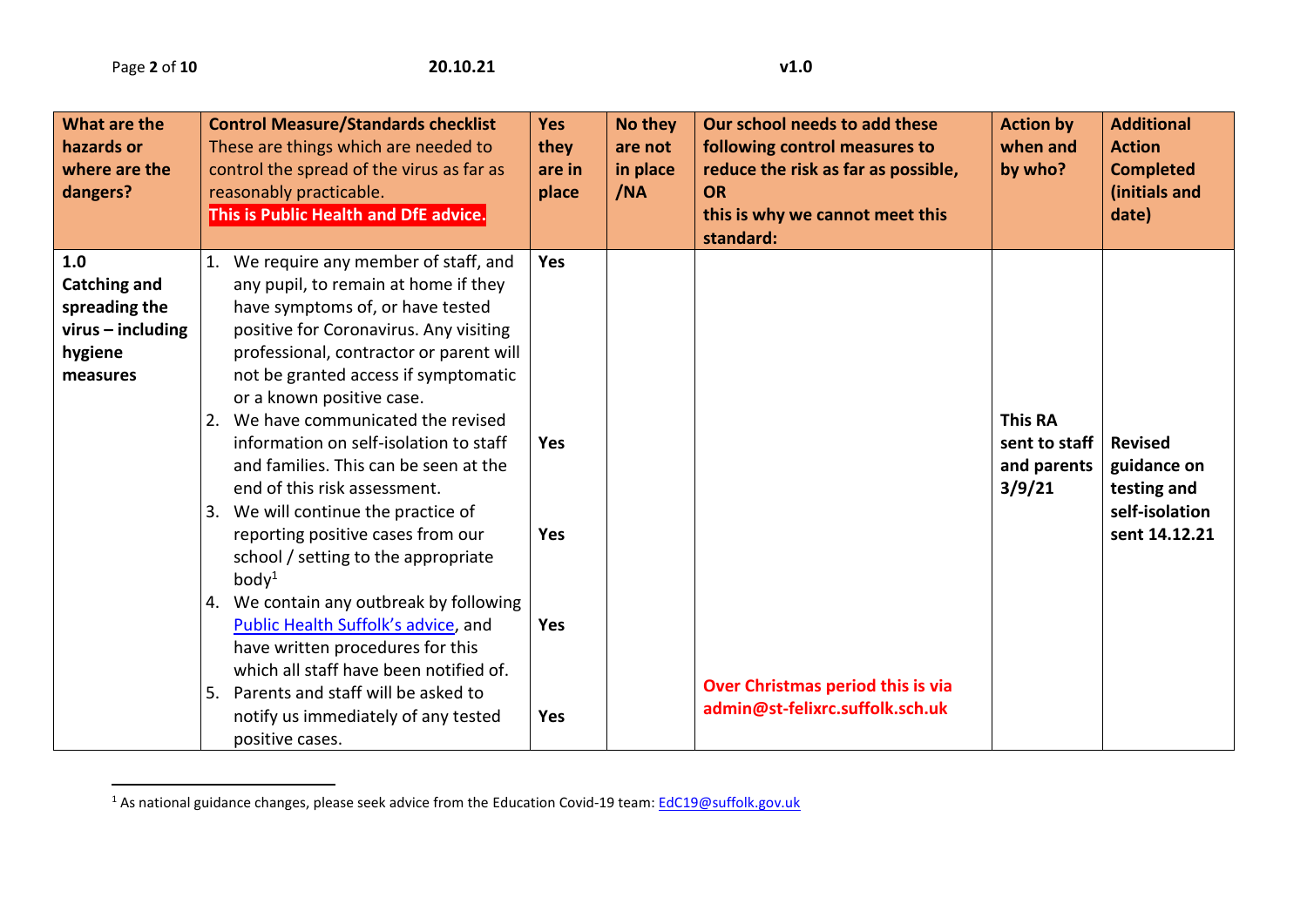| 3.0 | 6. We continue to request all personnel<br>on our school site should clean their<br>hands thoroughly and more often<br>than usual, and will maintain the<br>hand hygiene measures upon<br>entering the school.<br>7. We ensure good respiratory hygiene<br>by promoting the 'catch it, bin it, kill<br>it' approach.<br>8. We understand and adhere to the<br>wearing of PPE only where necessary<br>and advised.<br>9. We understand that the Government<br>advises the general wearing of face<br>coverings within the school premises<br>for communal areas by staff,<br>Whilst social distancing (and bubbles)<br>1. | Yes<br><b>Yes</b><br>Yes<br><b>Yes</b><br>Yes | From November 1st 2021, Suffolk<br>County Council Public Health is advising;<br>• Staff in education settings to wear<br>face coverings in communal areas<br>outside of the classroom, unless exempt<br>for medical reasons.<br>• Specialist, primary, secondary, further<br>and higher education settings to restrict<br>entry to their site to essential visitors<br>only.<br>Advice allows for onsite events with<br>parents as long as a risk assessment is in<br>place and school remains at level 1<br>• Any visitors to wear a face covering<br>while on-site, this includes adults<br>collecting children in the playground.<br>Advise remains in place. School is<br>level 1 as cases in school are low.<br><b>Suffolk no longer ERA</b> | <b>Advice</b><br>issued to<br>staff and<br>parents<br>20/10/21<br>AD | <b>Signage and</b><br>masks<br>available to<br>parents<br>1/11/21 |
|-----|--------------------------------------------------------------------------------------------------------------------------------------------------------------------------------------------------------------------------------------------------------------------------------------------------------------------------------------------------------------------------------------------------------------------------------------------------------------------------------------------------------------------------------------------------------------------------------------------------------------------------|-----------------------------------------------|---------------------------------------------------------------------------------------------------------------------------------------------------------------------------------------------------------------------------------------------------------------------------------------------------------------------------------------------------------------------------------------------------------------------------------------------------------------------------------------------------------------------------------------------------------------------------------------------------------------------------------------------------------------------------------------------------------------------------------------------------|----------------------------------------------------------------------|-------------------------------------------------------------------|
|     | have been removed as mandatory                                                                                                                                                                                                                                                                                                                                                                                                                                                                                                                                                                                           |                                               |                                                                                                                                                                                                                                                                                                                                                                                                                                                                                                                                                                                                                                                                                                                                                   |                                                                      |                                                                   |
|     |                                                                                                                                                                                                                                                                                                                                                                                                                                                                                                                                                                                                                          |                                               |                                                                                                                                                                                                                                                                                                                                                                                                                                                                                                                                                                                                                                                                                                                                                   |                                                                      |                                                                   |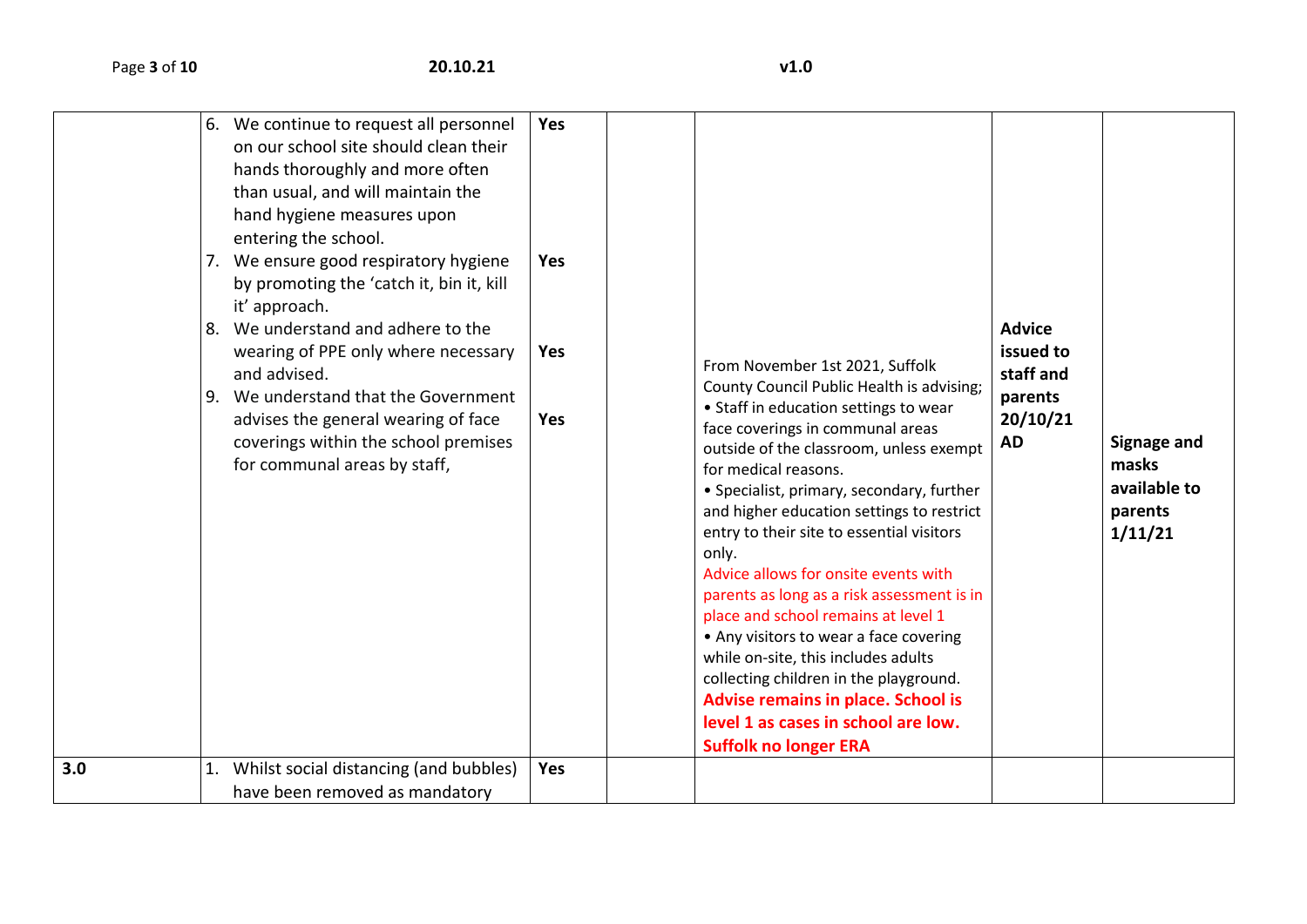Page **4** of **10 20.10.21 v1.0**

| <b>Social distancing</b><br>control measures in schools (and<br>and bubbles $-$<br>therefore the workplace) we<br>Non-adherence<br>understand there may be a specific<br>need within the cohort. At this point<br>to Government<br>of notification, we will seek advice<br>guidance for the<br>from our SHaW Advisor, our HR<br>workplace vs<br>local<br>consultant and / or Occupational<br>requirements.<br>Health.<br>2. Where a risk assessment for<br><b>Yes</b><br>individual students or staff is either<br>required or requested, this will be<br>carried out without delay.<br>3. We understand that our outbreak /<br>Added 3/9/21<br><b>Yes</b><br>AD - done<br>contingency plan should cover the |
|--------------------------------------------------------------------------------------------------------------------------------------------------------------------------------------------------------------------------------------------------------------------------------------------------------------------------------------------------------------------------------------------------------------------------------------------------------------------------------------------------------------------------------------------------------------------------------------------------------------------------------------------------------------------------------------------------------------|
|                                                                                                                                                                                                                                                                                                                                                                                                                                                                                                                                                                                                                                                                                                              |
|                                                                                                                                                                                                                                                                                                                                                                                                                                                                                                                                                                                                                                                                                                              |
|                                                                                                                                                                                                                                                                                                                                                                                                                                                                                                                                                                                                                                                                                                              |
|                                                                                                                                                                                                                                                                                                                                                                                                                                                                                                                                                                                                                                                                                                              |
|                                                                                                                                                                                                                                                                                                                                                                                                                                                                                                                                                                                                                                                                                                              |
|                                                                                                                                                                                                                                                                                                                                                                                                                                                                                                                                                                                                                                                                                                              |
|                                                                                                                                                                                                                                                                                                                                                                                                                                                                                                                                                                                                                                                                                                              |
|                                                                                                                                                                                                                                                                                                                                                                                                                                                                                                                                                                                                                                                                                                              |
|                                                                                                                                                                                                                                                                                                                                                                                                                                                                                                                                                                                                                                                                                                              |
|                                                                                                                                                                                                                                                                                                                                                                                                                                                                                                                                                                                                                                                                                                              |
|                                                                                                                                                                                                                                                                                                                                                                                                                                                                                                                                                                                                                                                                                                              |
|                                                                                                                                                                                                                                                                                                                                                                                                                                                                                                                                                                                                                                                                                                              |
|                                                                                                                                                                                                                                                                                                                                                                                                                                                                                                                                                                                                                                                                                                              |
|                                                                                                                                                                                                                                                                                                                                                                                                                                                                                                                                                                                                                                                                                                              |
| possibility that bubbles may have to                                                                                                                                                                                                                                                                                                                                                                                                                                                                                                                                                                                                                                                                         |
| be reintroduced for a temporary                                                                                                                                                                                                                                                                                                                                                                                                                                                                                                                                                                                                                                                                              |
| period.                                                                                                                                                                                                                                                                                                                                                                                                                                                                                                                                                                                                                                                                                                      |
| 4. We will continue to review our<br>AD/LGB<br><b>Yes</b><br>Policy to be updated Oct 2021                                                                                                                                                                                                                                                                                                                                                                                                                                                                                                                                                                                                                   |
| behaviour policies irrespective of the                                                                                                                                                                                                                                                                                                                                                                                                                                                                                                                                                                                                                                                                       |
| easing of restrictions. We will                                                                                                                                                                                                                                                                                                                                                                                                                                                                                                                                                                                                                                                                              |
| communicate these clearly and                                                                                                                                                                                                                                                                                                                                                                                                                                                                                                                                                                                                                                                                                |
| consistently to staff, students, and                                                                                                                                                                                                                                                                                                                                                                                                                                                                                                                                                                                                                                                                         |
| parents or carers with clear and                                                                                                                                                                                                                                                                                                                                                                                                                                                                                                                                                                                                                                                                             |
| reasonable expectation of student                                                                                                                                                                                                                                                                                                                                                                                                                                                                                                                                                                                                                                                                            |
| behaviour set out.                                                                                                                                                                                                                                                                                                                                                                                                                                                                                                                                                                                                                                                                                           |
| 5. We work with other professionals<br>Yes                                                                                                                                                                                                                                                                                                                                                                                                                                                                                                                                                                                                                                                                   |
| who may need to visit our school, to                                                                                                                                                                                                                                                                                                                                                                                                                                                                                                                                                                                                                                                                         |
| ensure that both we and they adhere                                                                                                                                                                                                                                                                                                                                                                                                                                                                                                                                                                                                                                                                          |
| to our hygiene requirements.                                                                                                                                                                                                                                                                                                                                                                                                                                                                                                                                                                                                                                                                                 |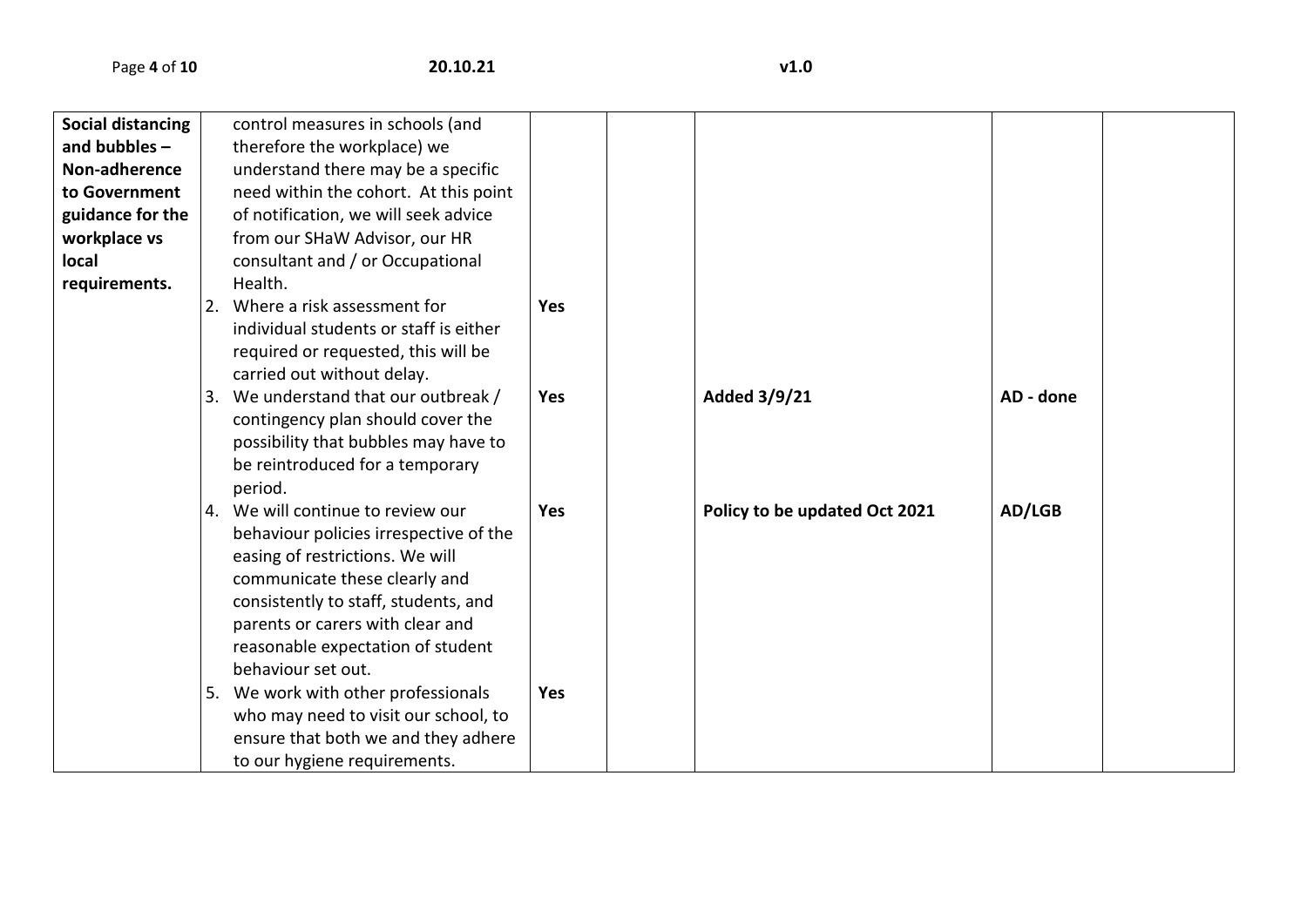| 4.0               |           | 1. Dedicated school transport:        | Yes        | Only used for swimming on Tuesday |  |
|-------------------|-----------|---------------------------------------|------------|-----------------------------------|--|
|                   |           | We have worked with relevant          |            | mornings by Y5                    |  |
| Virus spreading - |           | Council personnel / private providers |            |                                   |  |
| <b>School and</b> |           | to ensure that as far as possible:    |            |                                   |  |
| public transport  | $\bullet$ | that hand sanitiser is available for  |            |                                   |  |
|                   |           |                                       |            |                                   |  |
|                   |           | use upon boarding and                 |            |                                   |  |
|                   |           | disembarking                          |            |                                   |  |
|                   | $\bullet$ | that vehicles are cleaned more        |            |                                   |  |
|                   |           | frequently                            |            |                                   |  |
|                   | $\bullet$ | that queuing and boarding is          |            |                                   |  |
|                   |           | organised and controlled              |            |                                   |  |
|                   |           |                                       |            |                                   |  |
| 5.0               |           | 1. All frequently touched surfaces    | Yes        |                                   |  |
|                   |           |                                       |            |                                   |  |
|                   |           | inside and outside the school are     |            |                                   |  |
| The risk of not   |           | cleaned via an appropriate cleaning   |            |                                   |  |
| ensuring robust   |           | schedule.                             |            |                                   |  |
| cleaning          |           | 2. We have ensured that relevant      | <b>Yes</b> |                                   |  |
| throughout the    |           | cleaning materials to include wipes   |            |                                   |  |
| school premises   |           | are provided wherever required.       |            |                                   |  |
|                   |           | 3. We use cleaning products which     | Yes        |                                   |  |
|                   |           | include standard detergents and       |            |                                   |  |
|                   |           |                                       |            |                                   |  |
|                   |           | ensure that if a contracted cleaning  |            |                                   |  |
|                   |           | company is used, that we liaise with  |            |                                   |  |
|                   |           | them to understand what their         |            |                                   |  |
|                   |           | products are and their efficacy.      |            |                                   |  |
|                   |           |                                       |            |                                   |  |
| 6.0               |           | 1. We understand that additional PPE  | Yes        |                                   |  |
|                   |           | for COVID-19 is only required in a    |            |                                   |  |
|                   |           | very limited number of scenarios:     |            |                                   |  |
|                   |           |                                       |            |                                   |  |
|                   |           |                                       |            |                                   |  |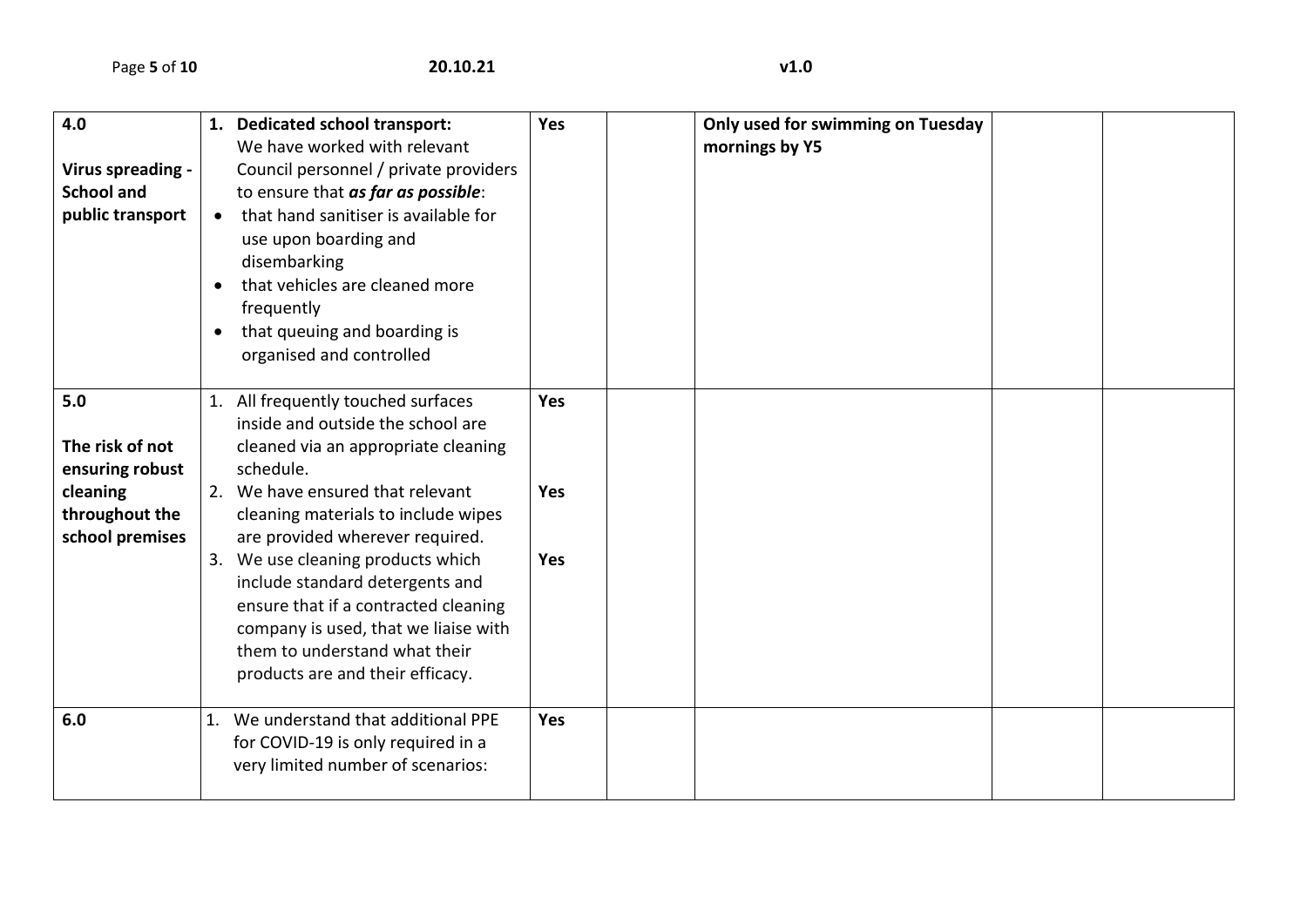$\overline{\phantom{a}}$ 

| Understanding   | a) where a young person becomes ill       |            |                                |              |                     |
|-----------------|-------------------------------------------|------------|--------------------------------|--------------|---------------------|
| correct PPE     | with COVID-19 whilst at school            |            |                                |              |                     |
| requirements    | and we have to have close                 |            |                                |              |                     |
|                 | contact, or                               |            |                                |              |                     |
|                 | when performing aerosol<br>b)             |            |                                |              |                     |
|                 | generating procedures (AGPs)              |            |                                |              |                     |
|                 |                                           |            |                                |              |                     |
|                 | 2. We ensure that our stocks of required  |            |                                |              |                     |
|                 | PPE will be maintained, are in date       |            |                                |              |                     |
|                 | and are of the appropriate type.          |            |                                |              |                     |
|                 |                                           |            |                                |              |                     |
| 8.0             | 1. We welcome contractors on site only    | Yes        |                                |              |                     |
| <b>Premises</b> | by appointment and they are               |            |                                |              |                     |
| management      | required to adhere to all school          |            |                                |              |                     |
| controls        | measures.                                 |            |                                |              |                     |
|                 | 2. The school has ensured that relevant   | <b>Yes</b> |                                |              |                     |
|                 | property statutory compliance             |            |                                |              |                     |
|                 | checks have been completed and            |            |                                |              |                     |
|                 |                                           |            |                                |              | <b>CO2 monitors</b> |
|                 | records updated, alongside usual          |            |                                |              |                     |
|                 | daily and weekly checks <sup>2</sup> .    |            |                                |              | placed in 9         |
|                 | 3. We ensure that all waste from          | <b>Yes</b> |                                |              | classrooms          |
|                 | potentially infected persons is           |            |                                |              | and staff room      |
|                 | disposed of as per current                |            |                                |              | - staff asked to    |
|                 | <b>Government Guidelines.</b>             |            |                                | $1/11/21$ AD | increase            |
|                 | 4. We understand the importance of        | Yes        | Identify any poorly ventilated |              | ventilation if      |
|                 | good ventilation and follow               |            | spaces.                        |              | amber/red           |
|                 | professional guidance <sup>3</sup> on air |            |                                |              | noted.              |
|                 | conditioning and ventilation.             |            |                                |              |                     |

<sup>&</sup>lt;sup>3</sup> Suffolk Learning's Safety, Health and Wellbeing's [Coronavirus page](https://www.suffolklearning.co.uk/leadership-staff-development/health-safety-wellbeing/coronavirus:-covid-19) hosts a precis of relevant professional advice on ventilation updated August 2021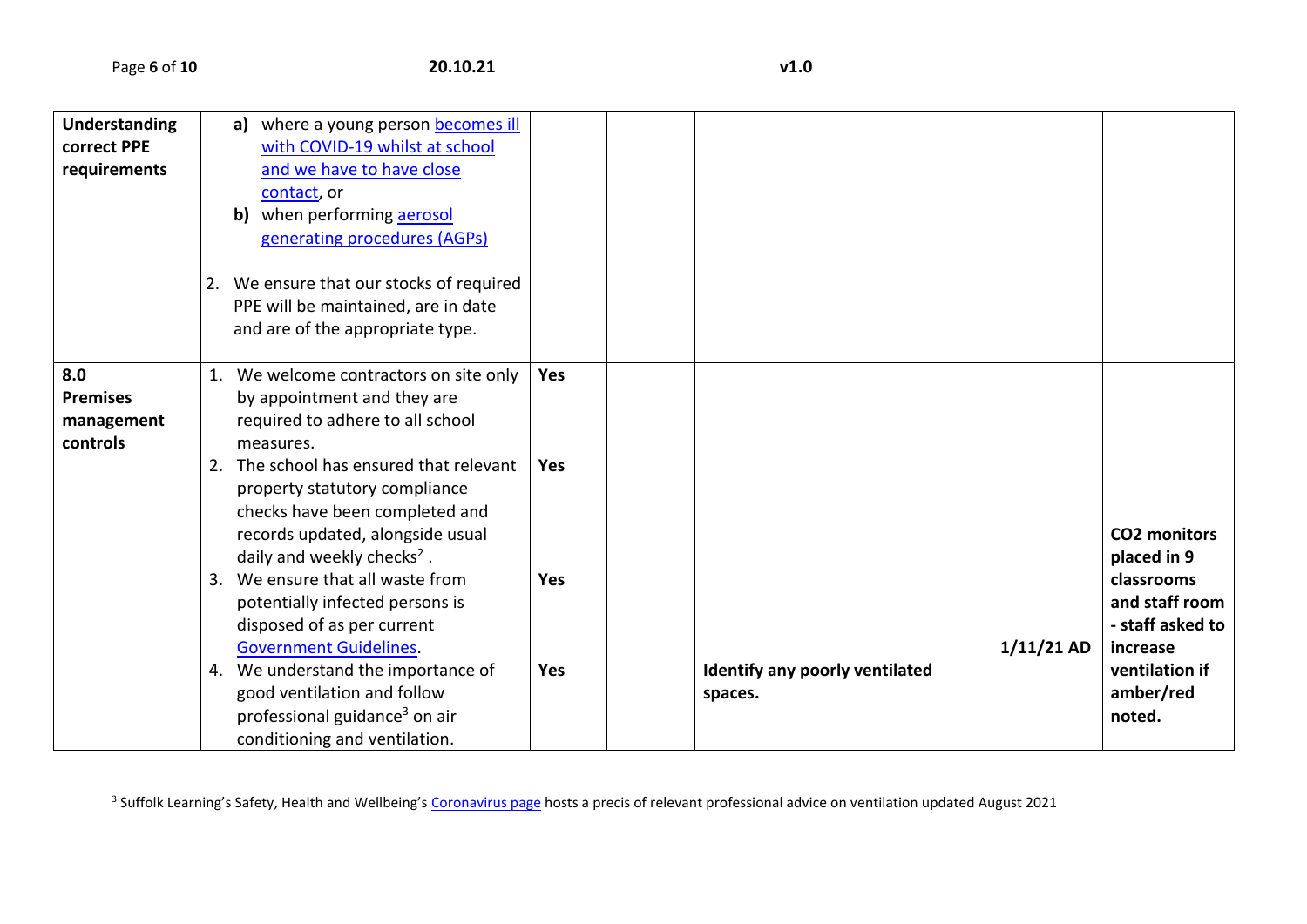| 9.0<br>The impact of<br>the pandemic<br>on staffing, and<br>staff welfare,<br>and also the<br>mental<br>wellbeing of<br>students | 1. We recognise that the pandemic has<br>been incredibly stressful for staff,<br>students, and parents/carers.<br>Therefore, we are sharing all our<br>resources for good mental health and<br>wellbeing and signpost to relevant<br>professional bodies.<br>2. We are aware of the Leadership<br>Wellbeing assistance from the LA.<br>3. We are actively promoting our<br>Employee Assistance Programme and<br>the Occupational Health Service to all<br>staff via training, email<br>communication and word of mouth.<br>4. We are aware of the Stress and<br>Mental Health web pages on the H&S<br>site on Suffolk Learning, where<br>resources can be found for staff.<br>5. We have ensured that all staff are<br>aware of any changes in all health<br>and safety protocols, especially if<br>they are returning to work. | Yes<br><b>Yes</b><br>Yes<br><b>Yes</b><br><b>Yes</b> |  |  |  |
|----------------------------------------------------------------------------------------------------------------------------------|---------------------------------------------------------------------------------------------------------------------------------------------------------------------------------------------------------------------------------------------------------------------------------------------------------------------------------------------------------------------------------------------------------------------------------------------------------------------------------------------------------------------------------------------------------------------------------------------------------------------------------------------------------------------------------------------------------------------------------------------------------------------------------------------------------------------------------|------------------------------------------------------|--|--|--|
| 10.0<br>Administration<br>and the<br>continual<br>knowledge of<br>the risks of                                                   | 1. We regularly review national<br>guidance from PHE, the NHS and the<br>Education related pages on GOV.UK<br>2. We receive and read Suffolk<br>Headlines and disseminate this to all                                                                                                                                                                                                                                                                                                                                                                                                                                                                                                                                                                                                                                           | Yes<br>Yes                                           |  |  |  |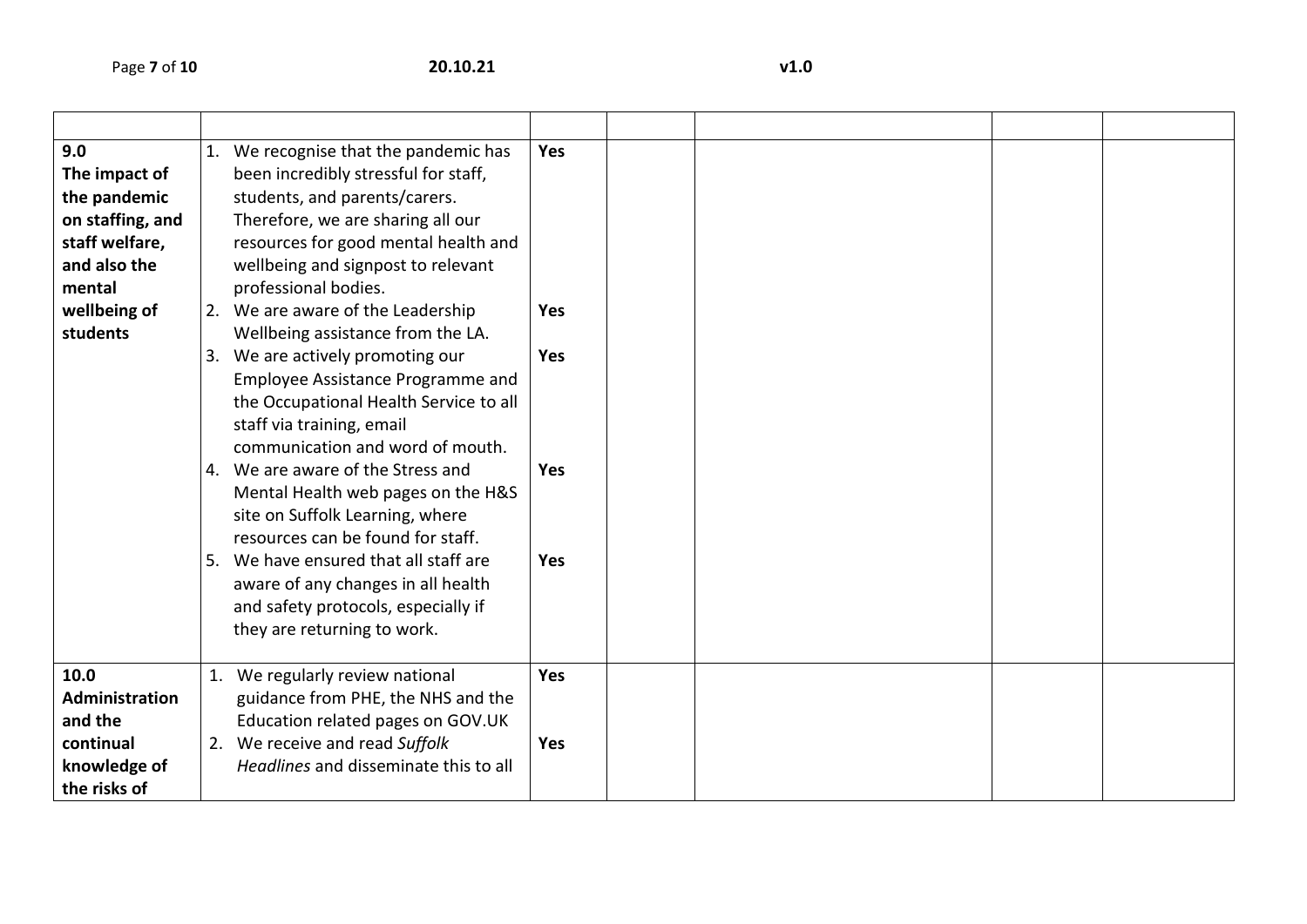| catching and  |    | staff which details further support   |            |                                    |  |
|---------------|----|---------------------------------------|------------|------------------------------------|--|
| spreading the |    | and information.                      | <b>Yes</b> |                                    |  |
| virus         | 3. | We know where to find Suffolk         |            | https://www.suffolklearning.co.uk/ |  |
|               |    | Schools' Safety, Health and           |            | leadership-staff-                  |  |
|               |    | Wellbeing advice on Suffolk Learning. |            | development/health-safety-         |  |
|               | 4. | We actively promote the role of       |            | wellbeing                          |  |
|               |    | Union representatives in this current |            |                                    |  |
|               |    | situation and acknowledge the LA's    |            |                                    |  |
|               |    | work with them.                       | <b>Yes</b> |                                    |  |
|               | 5. | We actively seek guidance from our    |            |                                    |  |
|               |    | HR provider as required.              |            | https://www.stfelixhaverhill.com/a |  |
|               | 6. | We have laid out structured and       |            | bout-us/policies                   |  |
|               |    | robust outbreak management /          |            |                                    |  |
|               |    | contingency plans for action should a |            |                                    |  |
|               |    | local outbreak occur.                 |            |                                    |  |
|               |    |                                       |            |                                    |  |

## **Outstanding Control Measures / Standards Action Plan**

| Control measure /<br>standard we cannot<br>meet (reference<br>number and outline) | Why can't we currently meet<br>this standard? | What are we going to do about it? | Who is going to do it,<br>and by when? | Have we done it?<br>What date did we<br>do it? | <b>Review date if</b><br>needed: |
|-----------------------------------------------------------------------------------|-----------------------------------------------|-----------------------------------|----------------------------------------|------------------------------------------------|----------------------------------|
|                                                                                   |                                               |                                   |                                        |                                                |                                  |
|                                                                                   |                                               |                                   |                                        |                                                |                                  |
|                                                                                   |                                               |                                   |                                        |                                                |                                  |
|                                                                                   |                                               |                                   |                                        |                                                |                                  |
|                                                                                   |                                               |                                   |                                        |                                                |                                  |
|                                                                                   |                                               |                                   |                                        |                                                |                                  |
|                                                                                   |                                               |                                   |                                        |                                                |                                  |
|                                                                                   |                                               |                                   |                                        |                                                |                                  |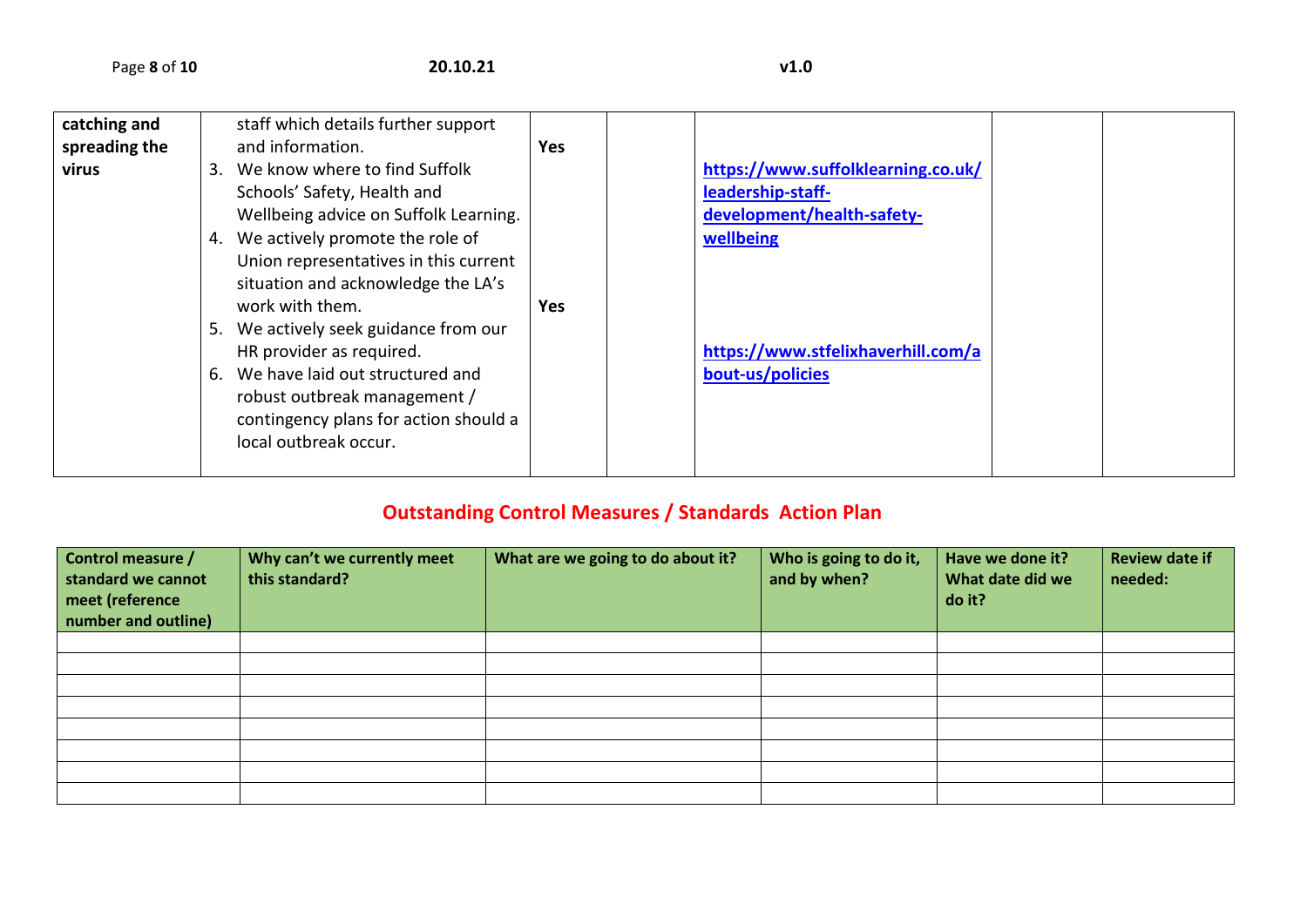|  | <u> 1989 - Johann Stoff, Amerikaansk politiker (* 1908)</u> |  |                                                                                                                 |
|--|-------------------------------------------------------------|--|-----------------------------------------------------------------------------------------------------------------|
|  |                                                             |  | the contract of the contract of the contract of the contract of the contract of the contract of the contract of |
|  |                                                             |  |                                                                                                                 |
|  |                                                             |  | the contract of the contract of the contract of the contract of the contract of the contract of the contract of |
|  |                                                             |  |                                                                                                                 |

**Updated sources and further information can now be found as a separate document on Suffolk Learning, via the Coronavirus: [COVID-19 page](https://www.suffolklearning.co.uk/leadership-staff-development/health-safety-wellbeing/coronavirus:-covid-19)**

**From Tuesday 14 December, a new national approach to daily testing for contacts of COVID-19 is being introduced (including until the end of this term). All adults who are fully vaccinated and children aged 5 to 18 years and 6 months, identified as a contact of someone with COVID-19 – whether Omicron or not – should take a lateral flow device (LFD) test every day for 7 days instead of self-isolating. Daily testing by close contacts will help to slow the spread of COVID-19.**

**Daily testing for contacts of COVID-19 will help protect education settings by reducing transmission and will also help keep pupils in face-toface education.**

**Once notified by NHS Test and Trace as a close contact, all eligible staff, pupils and students should take an LFD each day for 7 days and report the results through the Online Reporting System and to their setting. If they test negative, they can continue to attend their education setting. Outside of the education setting, they should continue to follow the advice set out in the Sunday 12 December press release. This approach should also be adopted over the winter break and on return in January.**

**If they test positive, they should self-isolate and order a PCR test to confirm the result. If the PCR is positive, they must self-isolate for 10 days. If the PCR test is negative, they no longer need to self-isolate but should continue to carry out the remainder of the daily tests, and only need to isolate if it is positive**